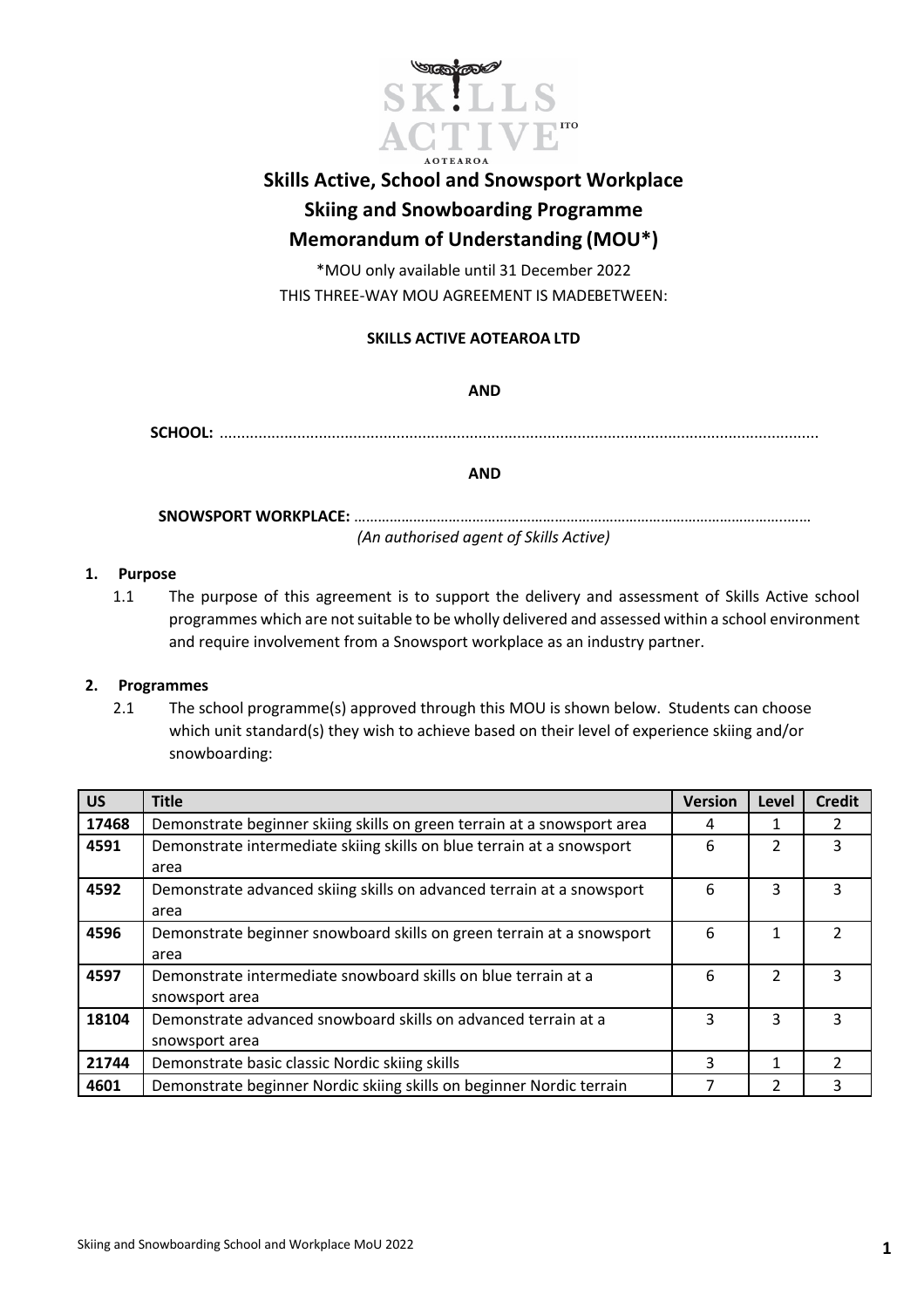#### **3. Delivery of Training and Assessment**

- 3.1 The School is responsible for placing the student within a suitable Skills Active Snowsport workplace. A suitable workplace will be engaged with Skills Active to provide National Qualifications, with a current Workplace Relationship Agreement (WRA), and will have an internal registered Skills Active Assessor.
- 3.2 Skills Active resource material must be purchased and used for all School and Industry programmes. The cost of the resources is outlined in the appendix of this MoU.
- 3.3 The workplace will be responsible for the delivery and assessment of the workplace component of the programme. A Skills Active Registered Assessor must carry out the assessment of student competency.
- 3.4 Once the Skills Active Registered Assessor has confirmed achievement of standards, the School may use Skills Active's provider code to log student results within the school's internal student management system and to report student results to NZQA. The Skills Active provider code will be sent to the school with a counter-signed copy of this MoU. Skills Active will verify all students results reported with NZQA on a quarterly basis.

### **4. The School will:**

- 4.1 In advance of the commencement of the programme, submit to Skills Active, a completed and signed MoU and 'Student registration' form. These must be received 10 working days in advance of the programme starting.
- 4.2 Accept responsibility at all times for the conduct, welfare and safety of studentsin programme.
- 4.3 Report achieved standards to NZQA for each student, using the Skills Activeprovider code.
- 4.4 Take responsibility for checking that the unit standard results have appeared on the student's NZQA Record of Achievement.

### **5. The Workplace will:**

- 5.1 Appropriately induct the students into their health and safety procedures and manage their safety while on site.
- 5.2 Conduct the delivery and assessment of the workplace component of the programme.
- 5.3 Ensure a Skills Active Registered Assessor carries out the assessment of student competency.
- 5.4 Keep records of student work for moderation purposes.

#### **6. Skills Active will:**

- 6.1 Return a signed copy of the MoU to the school and will invoice the school for the programme costs per student.
- 6.2 Dispatch resources to the chosen organisation (workplace or school) within 10 working days of the receipt of the MoU
- 6.3 Allow the school to use the Skills Active provider code for the agreed unit standards (as per section 3.4 of this agreement) enabling the achieved unit standard credits to be reported against the students Record of Achievement only with a signed MoU in place.

#### **7. FinancialArrangements**

- 7.1 The School will be responsible for all costs associated with the programme,including:
	- a. Training and assessment costs to be negotiated directly with the workplace.
	- b. Fees payable to Skills Active for establishing the MoU. This is a one-off \$50 plus GST fee per MoU. Skills Active will invoice the school on receipt of the MoU.
	- c. Fees payable to Skills Active for the learning and assessment resources. Refer to the Student Registration and Resource Order form for the fees per resource. Skills Active will invoice the school on receipt of the student registration and resource order form.
	- d. NZQA hook on and credit reportingfees.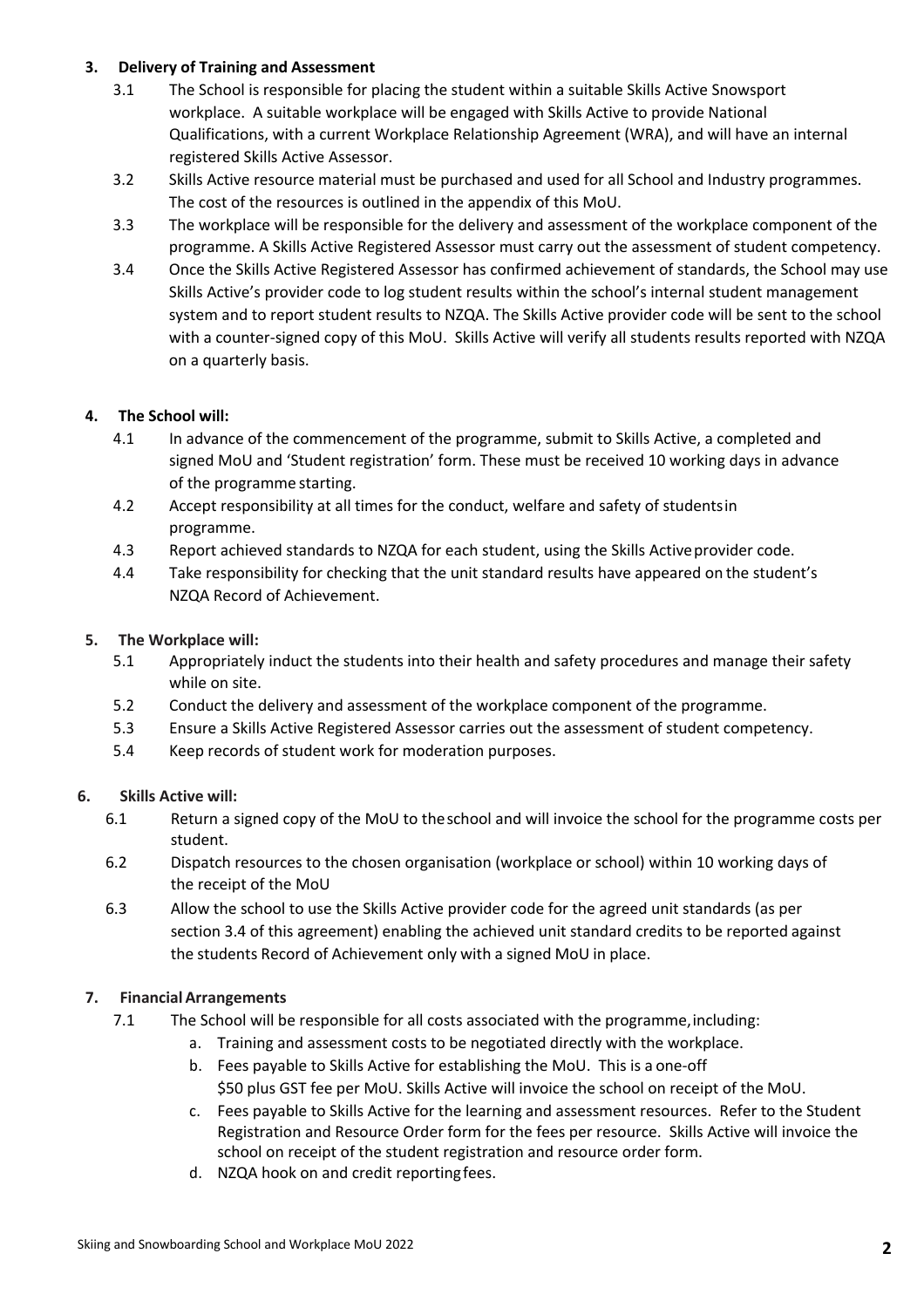#### **8. Term and Termination**

- 8.1 This MoU will expire on 31 December 2022.
- 8.2 Either party may terminate this MoU if the other party has substantially breached an obligation under this MoU.
- 8.3 Before terminating this Agreement on the grounds of breach, the party wishing to terminate will give the other party written notice of the breach and request that party to remedy the breach within a specified time, which is reasonable in the circumstances.

|  | Phone: 0508 475 4557 |
|--|----------------------|
|  | Date:  /  /          |

**Please complete, sign and attach the required Student Registration form to your MoU.**

**Scan/email: info@skillsactive.org.nz**

**Post: Skills Active, PO Box 2183, Wellington 6140**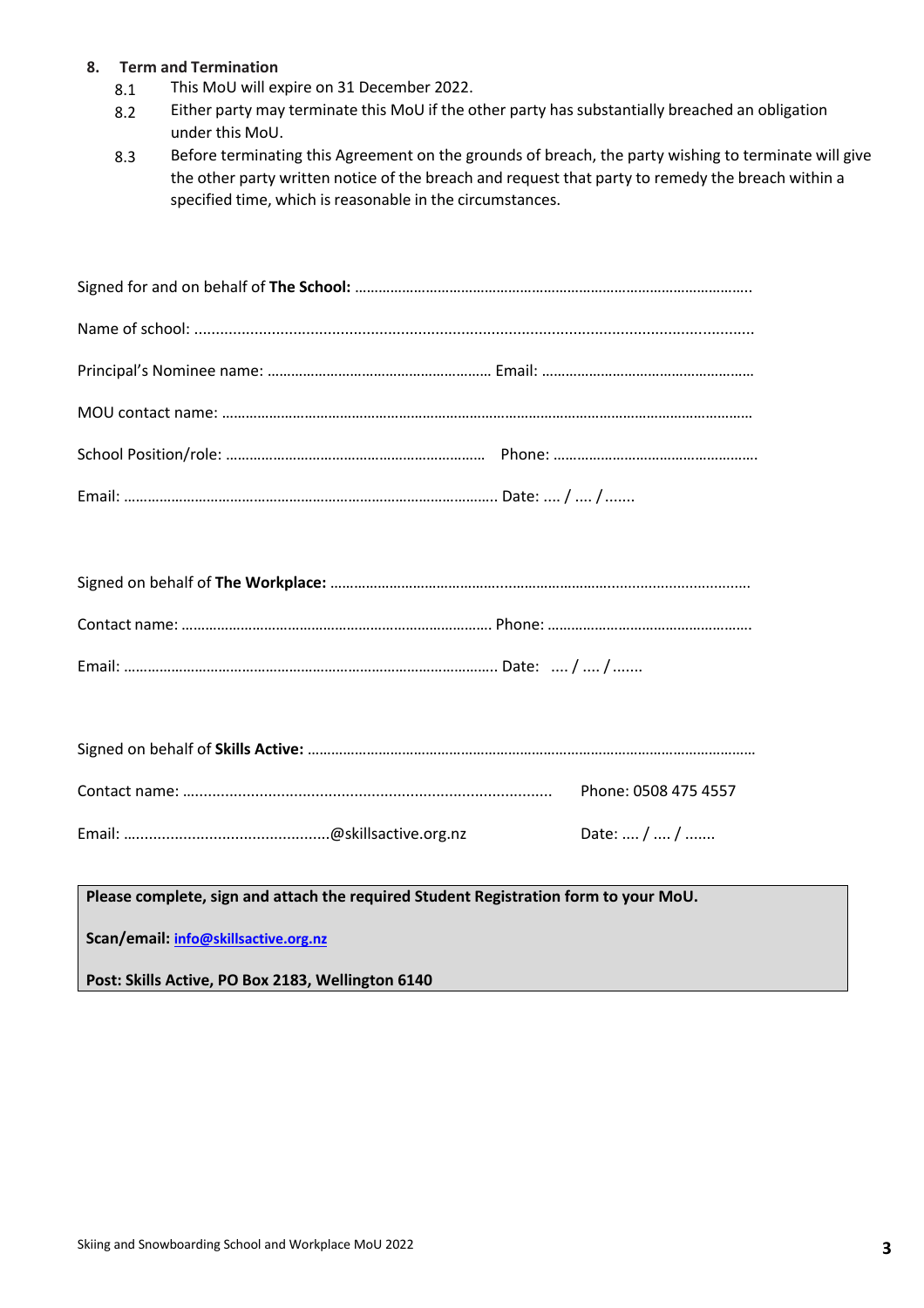# **Skills Active School and Workplace Skiing and Snowboarding Programme Student Registration**



**Note:** The School and Workplace must have signed the 'Skiing and Snowboarding Programme MoU' prior to registering students. The MoU can be found on the Skills Active website under 'Schools, School and Workplace Partnerships'.

Resources will be dispatched within 10 working days of the receipt of this order form. The school will be invoiced \$25.00 per student + GST (\$28.75).

| Name of school  | Name of workplace |
|-----------------|-------------------|
| Contact name    | Contact name      |
| Phone and email | Phone             |
| <b>Address</b>  | Email             |

# **SCHOOL DETAILS WORKPLACE DETAILS**

| e of workplace |  |
|----------------|--|
| tact name      |  |
| ne             |  |
| ۱il            |  |

## **STUDENT DETAILS**

| Student's full name | <b>NSN</b> | Date of Birth | Gender M/F | Programme to be undertaken (refer below for details) | <b>Registered assessor name</b> |
|---------------------|------------|---------------|------------|------------------------------------------------------|---------------------------------|
|                     |            |               |            | School Programme - Skiing and Snowboarding           |                                 |
|                     |            |               |            | School Programme - Skiing and Snowboarding           |                                 |
|                     |            |               |            | School Programme - Skiing and Snowboarding           |                                 |
|                     |            |               |            | School Programme - Skiing and Snowboarding           |                                 |
|                     |            |               |            | School Programme - Skiing and Snowboarding           |                                 |
|                     |            |               |            | School Programme - Skiing and Snowboarding           |                                 |
|                     |            |               |            | School Programme - Skiing and Snowboarding           |                                 |
|                     |            |               |            | School Programme - Skiing and Snowboarding           |                                 |
|                     |            |               |            | School Programme - Skiing and Snowboarding           |                                 |
|                     |            |               |            | School Programme - Skiing and Snowboarding           |                                 |